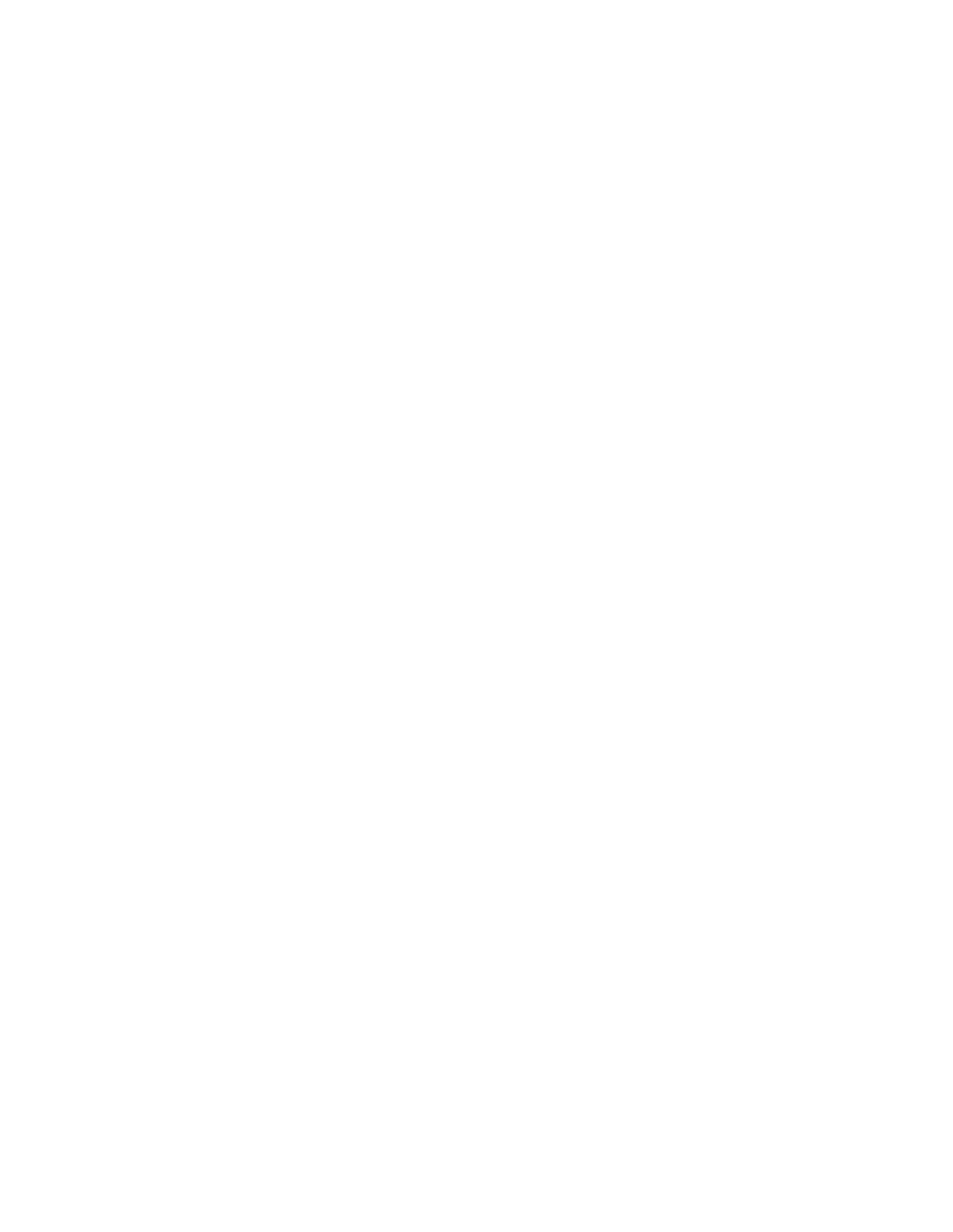The DeZURIK ECB-CEM shall include an externally mounted three position "Local-Off-Remote" switch to provide local or remote pump start/stop operation. Externally mounted pump start and pump start buttons shall be provided for local operation. The DeZURIK ECB-CEM shall be supplied with contacts for remote start, a pressure switch and a valve limit switch.

The DeZURIK ECB-CEM shall include a terminal block to minimize and simplify field wiring.

### B. ELECTRIC MOTOR OPERATED (EMO) PUMP CONTROL VALVE

Upon receipt of a local or remote pump start command, the ECB-CEM sends pump start output. The pump starts and pressure builds against a closed pump control valve. Once system pressure has been made, the EMO is signaled by the DeZURIK ECB-CEM and the pump control valve begins to slowly open. The opening rate of speed shall be controlled by an adjustable pulsing timer in the EMO. Line pressure is gradually increased to full pumping head.

When the pump is commanded to shut-off, the EMO is signaled by the ECB-CEM to close, and the pump control valve begins to close slowly, at a rate controlled by the adjustable pulsing timer. Flow is gradually reduced while the pump continues to run. When the pump control valve is nearing the fully closed position, a limit switch assembly affixed to the cover of the pump control valve indicates the valve is fully closed and the pump shuts off.

The EMO will fail in last position upon power failure. If the pump control valve is of the type that includes an automatic mechanical check valve feature, the valve will continue operating as a check valve and will close when flow stops. Upon restoration of power, and prior to a pump restart, the ECB-CEM will signal the EMO to close. The pump will not be able to be restarted until the EMO's closed limit switch contact is made and the Power Failure Delay Timer expires.

Should Mode Failure 1-4 (as listed below) occur, the ECB-CEM will power the EMO to the closed position and the pump run command will be taken away to insure the pump is off. A manual reset via the Emergency Stop button is required to restart the pump. If the pump control valve is of the type that includes an automatic mechanical check feature, the valve will operate as check valve and will close as the flow stops.

### C. PANEL TECHNICAL INFORMATION AND CONSTRUCTION:

#### **Visual Indications:**

- 1. Pump Status White = Pump Off, Amber = Pump On
- 2. Pressure Switch Status Flashing Blue = Below Minimum, Steady Blue = Pressure OK
- 3. Valve Status Red = Valve Closed, Flashing Green = Normal Energized, Valve is Opening, Steady Green = Normal Energized, Valve Fully Open
- 4. Emergency Stop Status Emergency stop enabled when displayed
- 5. System Failure Diagnostics Indicates a system failure when displayed
	- a. Mode 1 = Insufficient Pump Pressure on Start-up
	- b. Mode 2 = Valve did not Open on Start-up
	- c. Mode 3 = Loss of Pressure to Pressure Switch
	- d. Mode 4 = Valve Closed Without Command
	- e. Mode 5 = Power Failure Delay
- 6. Time for Pump to build Pressure Displays setting and countdown time in seconds
- 7. Time for Valve to Open Displays setting and countdown time in seconds

### D. **CONSTRUCTION**:

The DeZURIK ECB-CEM shall have remote communication capabilities. The controller shall include six (6) configurable 4-20mA analog inputs; six (6) dry contact digital inputs; four (4) 4-20mA analog outputs; two (2) solid-state relays and two (2) mechanical relays. All inputs and outputs shall have a configuration menu which programs signal name, scaling, engineering units, precision, & filtering.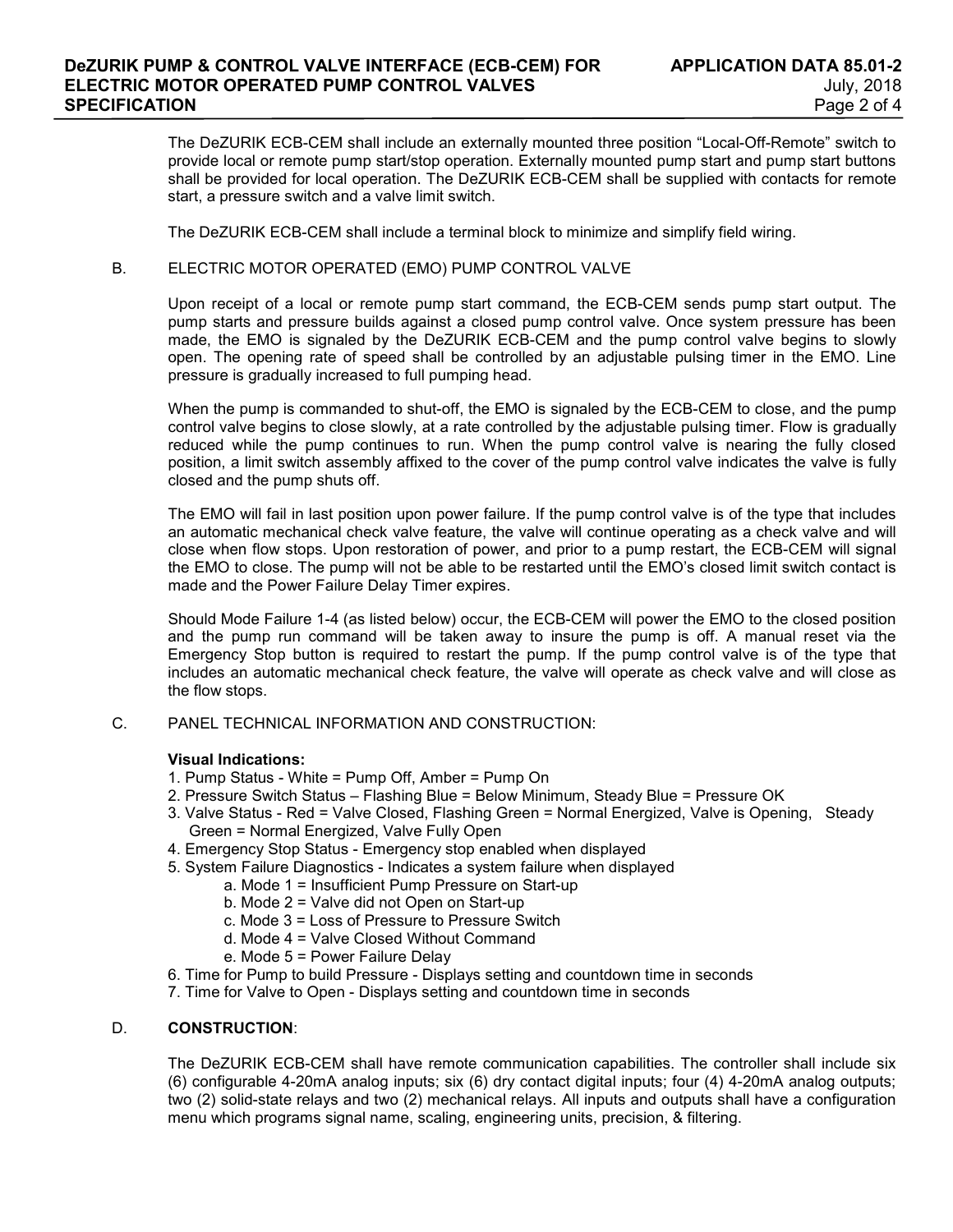The DeZURIK ECB-CEM shall have a maximum of four (4) PID loops for use with any pump control Valve. Each loop shall have the ability to be broken into (4) different control zones with customizable PID parameters in each. Each PID loop shall have an independent output limiting feature which limits the duration an EMO can remain energized, providing ultimate valve protection.

*Optional – Specify if required.* An optional heater with integral thermostat shall be provided. A gasketed emergency shut-down pushbutton shall be provided (locking type, with manual reset). Labeled, screwtype terminal blocks shall be provided for all input and output connections and supply voltage connection. A minimum of (8) spare terminal blocks shall be provided.

The DeZURIK ECB-CEM shall have relay outputs capable of Alarm indication to SCADA and shall be capable of generating and sending signal loss warnings and other configurable control actions. Actions (alarm) can include system failures.

The DeZURIK ECB-CEM shall have a high speed logging feature which captures all I/O at a maximum sample rate of 1Hz. Captured data shall be downloadable in .csv file format to a portable memory device such as a USB drive or FTP server.

The integral controller in the DeZURIK ECB-CEM shall have a color TFT screen to graphically display the valve application with real-time system information. The controller display shall have the ability to show all I/O signal readings, PID settings, I/O configuration settings, along with pump status, pressure switch status, valve status, EMO status, emergency stop status, system failures, & timers/timer settings.

Security key codes shall be provided to protect against unauthorized changes. An IP-68 rated enclosure shall be provided to house the controller for environmental protection.

Sufficient clearance around the DeZURIK ECB-CEM shall be made for adequate access/wiring.

Field Wiring is to be provided by others. Considerations should be given to safety and compliance with all local codes, standards and best practices.

### **INPUTS:**

The Pump Control Panel shall be capable of monitoring the following inputs:

- Remote Start Command
- Valve Limit Switch Signal
- Discharge Pressure Switch Signal
- Local Start Pump Command
- Local Stop Pump Command
- Emergency Stop Command

Local inputs shall be entered by means of the integral controller and shall include set-up screen for setting of timers and user-selectable options. If a pressure switch is not used, a jumper can be inserted across its contacts.

### **OUTPUTS**:

The DeZURIK ECB-CEM shall provide the following powered outputs:

- (1) Pump Start Command
- Electric Motor Operator
- Up to (5) Alarms

The pump start command is a non-powered dry contact normally open signal with maximum amperage of 10 amps across the relay contact. The valve EMO outputs are powered by the incoming VAC supply voltage and protected by a 5 amp circuit breaker. The alarm outputs 4-20 ma with 4 ma indicating alarm off, and 20 ma indication alarm on.